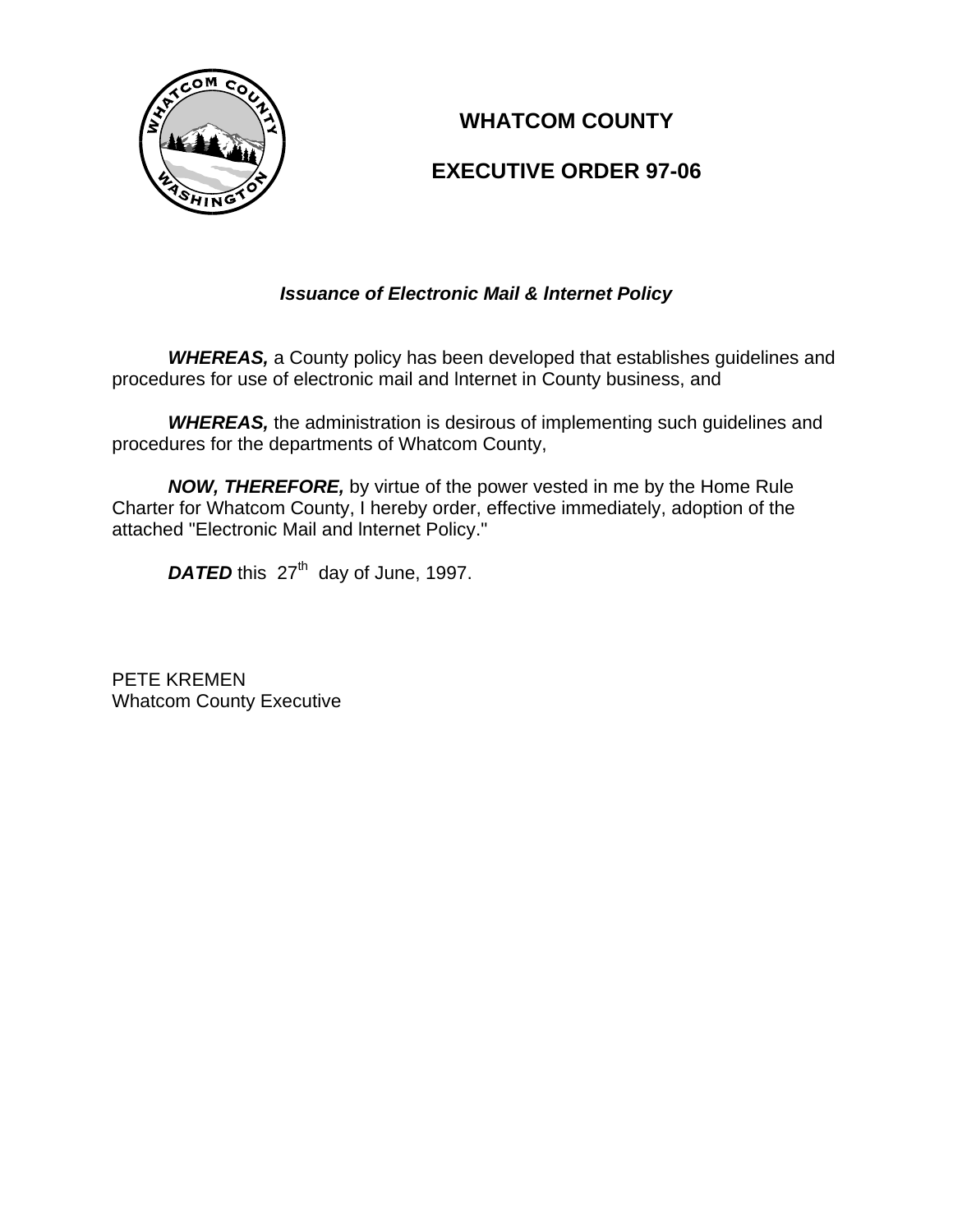# **WHATCOM COUNTY ELECTRONIC MAIL AND INTERNET POLICY**

### **I. PURPOSE**

The purpose of this policy is to establish guidelines and procedures for the County's electronic mail systems and Intemet usage. Access to these systems is provided for the sole purpose of facilitating or conducting County business.

#### **II. SCOPE**

This policy applies to all employees and authorized agents of Whatcom County using the County's electronic mail systems or accessing the Internet using County equipment or resources.

#### **III. POLICY STATEMENT**

This policy governs usage of the County's electronic mail systems and internet access. All users are responsible for adhering to County policy when utilizing these systems. Specific guidelines, rules and restrictions regarding electronic mail and Internet usage are outlined herein. Violation of any of these guidelines, rules or restrictions may result in the cancellation of the user's access to these systems and further, any such violation may also be grounds for legal and/or disciplinary action, including termination of employment.

'For the purpose of this policy, a "user" is defined as an employee or authorized agent of Whatcom County who makes use of either the County's electronic mail system(s) or County equipment or resources for accessing the Internet.

### **IV. ELECTRONIC MAIL**

The purpose of Whatcom County's electronic mail systems is to facilitate timely and efficient conduct of County business. This policy refers to "Electronic Mail" in the context of two different systems. Whatcom County's internal electronic mail system is directly managed by Whatcom County. Intemet electronic mail is not. Users' should be aware that they are provided no rights to privacy or confidentiality under either system. The rules governing the usage of both types of e-mail systems are the same. Use of or access to data or electronic mail systems not managed by Whatcom County (i.e., Washington State WAN and MIS systems) will not be monitored by Whatcom County, though the expectation of businesslike conduct outlined in this policy applies to the use of these systems as well.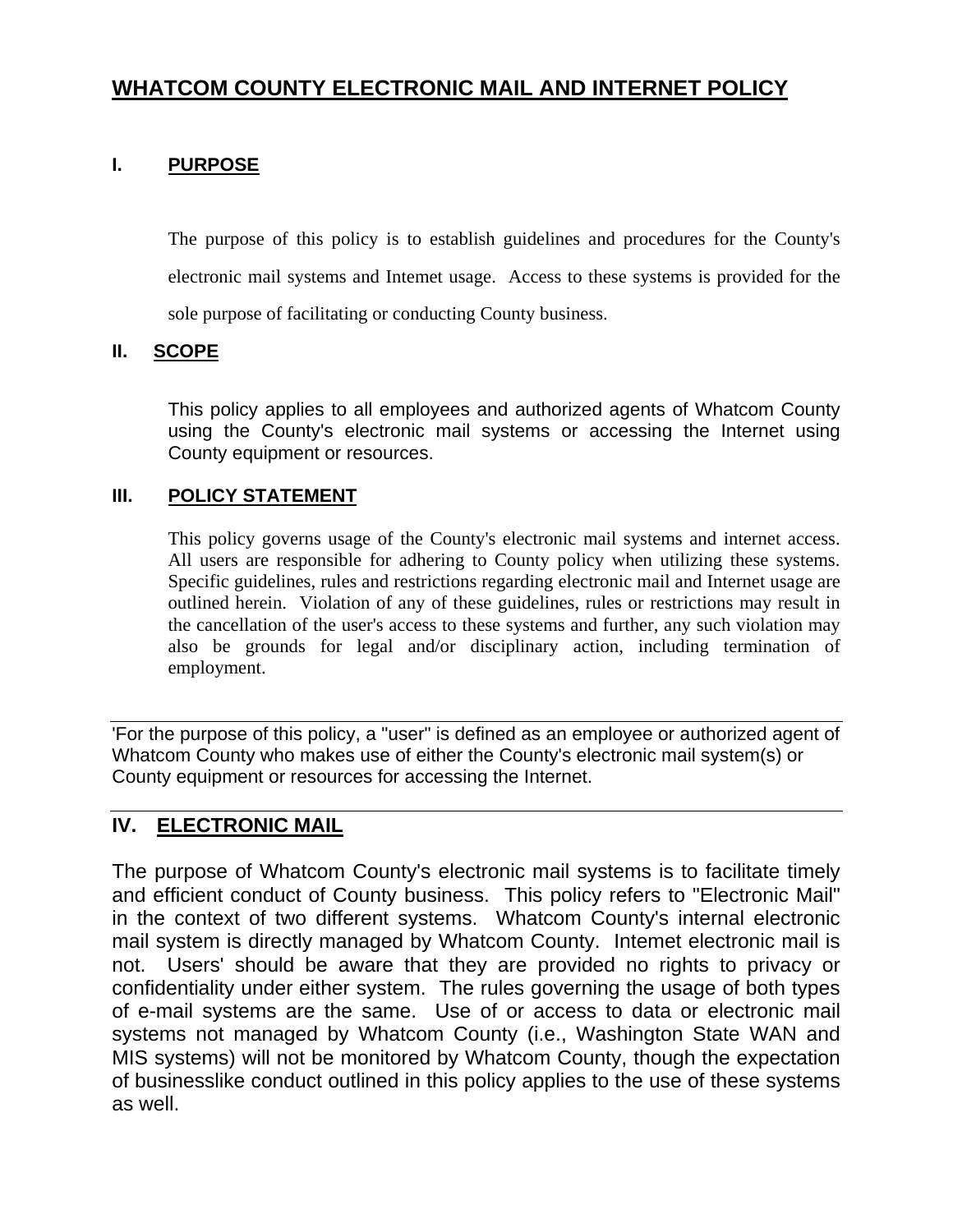- **A. Consent Waiver Form** Users must first complete an Employee Electronic Mail Account Waiver Form to obtain access to Whatcom County's internal electronic mall systems or the Intemet. Unauthorized access is a violation of law and Whatcom County's policies. By signing the consent waiver form, an employee acknowledges that he or she has read and understands the County's electronic mall and Internet policies and that he or she consents to the County's ability to access, monitor, review and/or utilize any data or communications located on these systems.
- **B. Retention of Electronic Mail** The Whatcom County Records Management Policies apply to electronic mail and shall be consulted for instructions on long-term and/or permanent record storage.
- **C. Electronic Mall Privacy** Electronic mail may subject to Public Disclosure requirements as specified in state law. Users are advised of the risks to privacy that electronic communications present in that such messages can be forwarded to other e-mail users or they can be delivered to the wrong recipient. Users of County electronic mail systems must sign a statement that they are aware of these risks and that they recognize that the County does not warrant that electronic mail messages will be kept confidential. Electronic mail may become evidence in legal proceedings. All users are required to consent that the County may review any messages on its systems, may use any of that information for any purpose and may disclose such messages to third parties as provided under the Public Disclosure law if applicable. Requests to view electronic mail messages will be referred to and addressed by the appropriate department in the same manner as requests for access to other public information.

Departments are strongly cautioned in their use of electronic mail as a means to communicate information containing highly sensitive, confidential or privileged matters. Department heads shall establish specific procedures within their department that will ensure that the rights of their clients or others are not compromised by the potential vulnerabilities of electronic mail.

**D. Prohibition on Inappropriate Message Contents -** All electronic mail should be businesslike, courteous and civil. It must not be used for the expression of ill will or bias against individuals or groups, promotion of political, religious or other personal causes, transmission of offensive material such as obscenity, vulgarity or profanity, jokes, sarcasm, or other non-businesslike material. Sexually explicit material, cursing or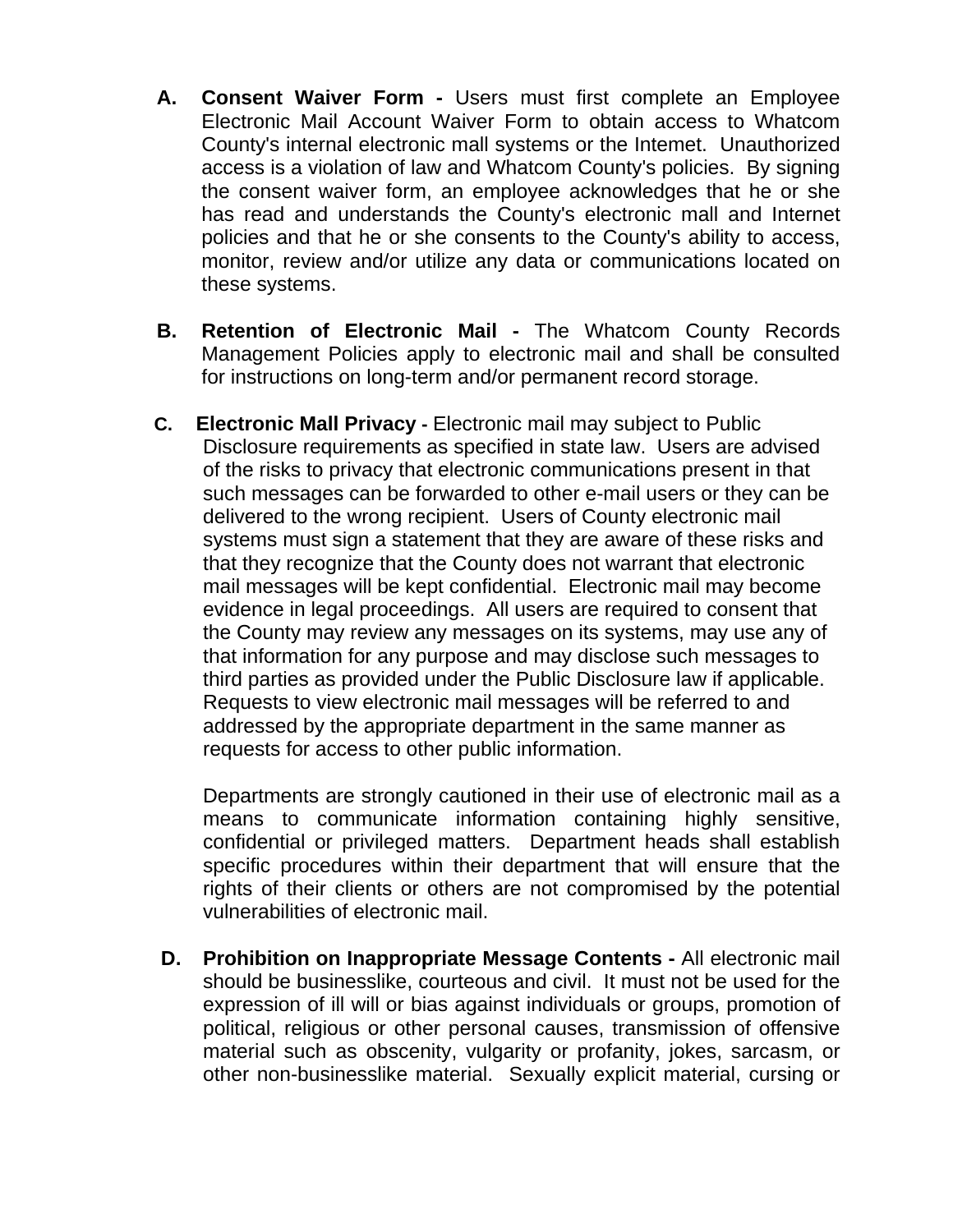name-calling is not acceptable for use in electronic mail communications.

- **E. Statement of Business Purpose, Right of Inspection and Duty to Report Abuses -** Whatcom County's electronic mail systems are intended for communication of matters directly related to County business and are not for personal or recreational use. Users should be aware that electronic mail messages on Whatcom County's internal emall systems may be monitored periodically by County management to determine compliance with this policy. This inspection is not systematic and the County depends upon users to report offensive or inappropriate material.
- **F. Mis-Delivered** Messages If an electronic mail message is delivered incorrectly, the recipient is expected to stop reading it as soon it becomes apparent that there was an error in delivery. The recipient should also immediately notify the message sender or the system administrator of the error. It is impermissible and may be a violation of law to purposefully read electronic mail intended for another person without the express permission of that person.
- **G. Forwarding of Electronic Mail** In forwarding a message that originates from someone else, a user may not make changes to that message without clearly disclosing the exact nature of the changes and identity of the person who made the changes. If a message has been designated by its originator as confidential or privileged, it may not be forwarded without the consent of its originator.
- **H.** Non-Solicitation Users may not use County provided electronic mall systems for commercial activities, religious causes, political causes, charitable solicitations, support for outside organizations, or other activities that are not directly related to conducting County business. The County recognizes that users may occasionally receive solicitations via e-mail that they did not request. In these instances, the user should advise the originator of the County's non-solicitation policy.
- **I. User's Responsibility for Security** Users are responsible for the security of their electronic mail accounts' passwords and any electronic mail that is sent via their accounts. To protect an account against unauthorized use, users should take the following precautions:
	- 1. **Logging Off** Users must log off from electronic mall accounts before leaving their computer unattended. If an electronic mail account is left open and someone else uses it, it will appear that the authorized user sent the message and the authorized user may be held accountable.
	- **2. Use of Passwords** Users shall not give out their password. Users are responsible for messages sent via their account.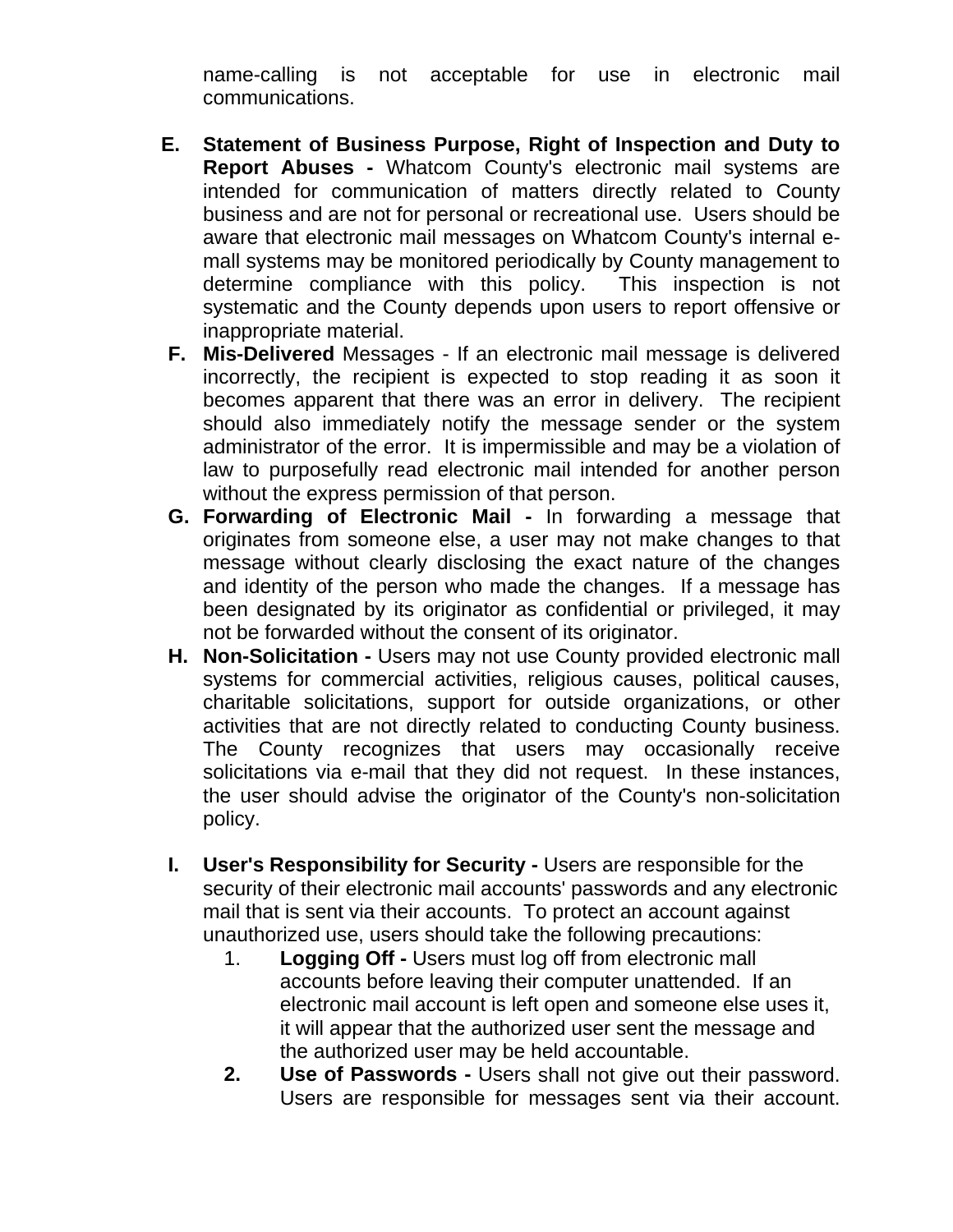Correspondingly, users shall not use or tamper with someone else's account without their knowledge and consent. Unauthorized use of an electronic mall account may be unlawful and is in violation of County policy.

## V. **INTERNET ACCESS**

Access to and use of the Internet from County owned equipment or through County provided resources shall be allowed solely for the purpose of facilitating or conducting County business.

- **A. Internet Electronic Mail** Access provided by Whatcom County to Internet electronic mall shall be used for the sole purpose of facilitating or conducting County business. Please refer to section IV. "Electronic Mail" for specific rules governing user standards of conduct.
- **B. Virus Protection** Intemet users are required to take every precaution available to protect the County's data and computer systems from damages due to corrupt files and/or computer viruses. Every computer that has access to the Internet shall employ an authorized means of virus protection.
- C. **Downloading Files** Files shall not be downloaded from the Internet without express consent by the user's department head. In cases where routine downloads are to occur, a department head may grant ongoing consent to download files from particular sites (i.e., Washington State Department of Transportation database updates, etc.) All downloaded files must be scanned for viruses prior to any use.
- **D. Uploading Files Files shall not be uploaded to the Intemet without** express consent by the user's department head. In cases where routine uploads are to occur, a department head may grant ongoing consent to a user to upload specific files to particular sites. All files must be scanned for viruses prior to any upload.
- **E. Personal Use of Internet Accounts** Users are not permitted to use County equipment or resources to access their personal Internet accounts or to access web sites for purposes other than County business, except as may be specifically approved by the user's department head.
- **F. Access Logs** Users should be aware that an electronically generated log of all Internet web sites visited will be retained on each computer having Internet access. This log shall be subject to audit by County management at any time.
- **G. Prohibited Uses of the Internet**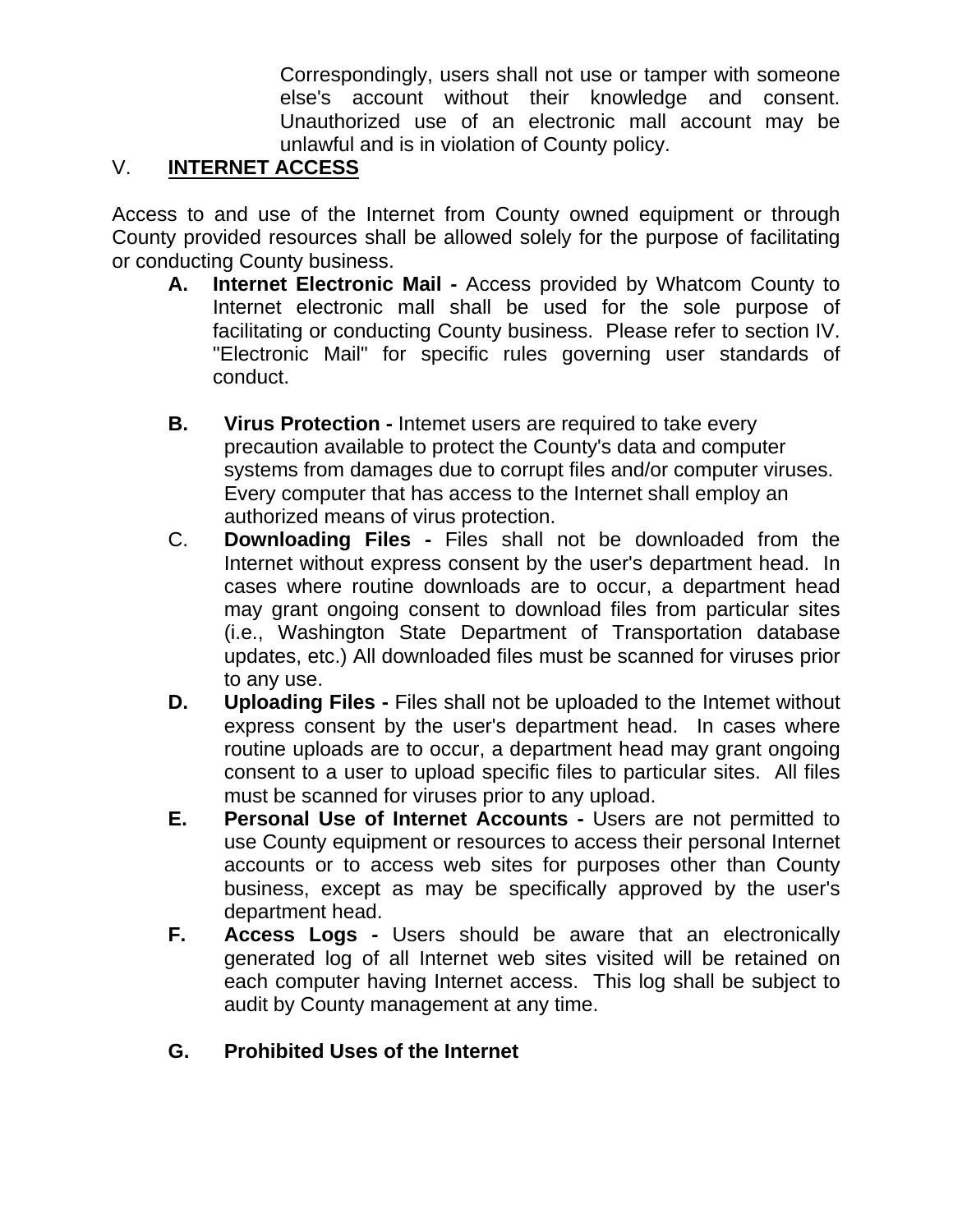- **1. Solicitation** The purchase or sale of personal items through advertising on the Internet is prohibited.
- **2. Harassment** The use of the Internet to harass employees, vendors, customers or others is prohibited.
- *3.* **Non-County Business** Commercial activities, promotion of religious causes, political purposes or any other non-business related activities are prohibited.
- **4. Aliases** The use of aliases while using the Internet is prohibited. Anonymous messages are not to be sent. Also, the misrepresentation of an employee's job title, job description, or position in the County is prohibited.
- *5.* **Misinformation/Confidential Information** The intentional release of untrue, distorted or confidential information regarding County business is prohibited.
- **6. Viewing/Downloading of Non-County Related Information -** The willful accessing, viewing, downloading or any other method for retrieving non-County related information is prohibited. This includes, but is not limited to, entertainment sites, pornographic sites or other sites that are not consistent with the County's mission or the user's specific duties or responsibilities.
- **7. Obscene, Profane or Offensive Language** Use of obscene, profane or otherwise offensive language, distribution or redistribution of obscene, profane or offensive material is prohibited.

### **H. Legal Issues**

- **1. Copyrights** It is illegal to reproduce or distribute copyrighted information regardless of its source. It is the user's responsibility to ensure that copyright laws are not violated.
- **2. Discrimination** Harassing messages, derogatory comments or other forms of discrimination based upon race, national origin, gender, color, sex, religion or creed are against the law. The user is responsible for ensuring that his or her behavior while accessing the Internet is not discriminatory.